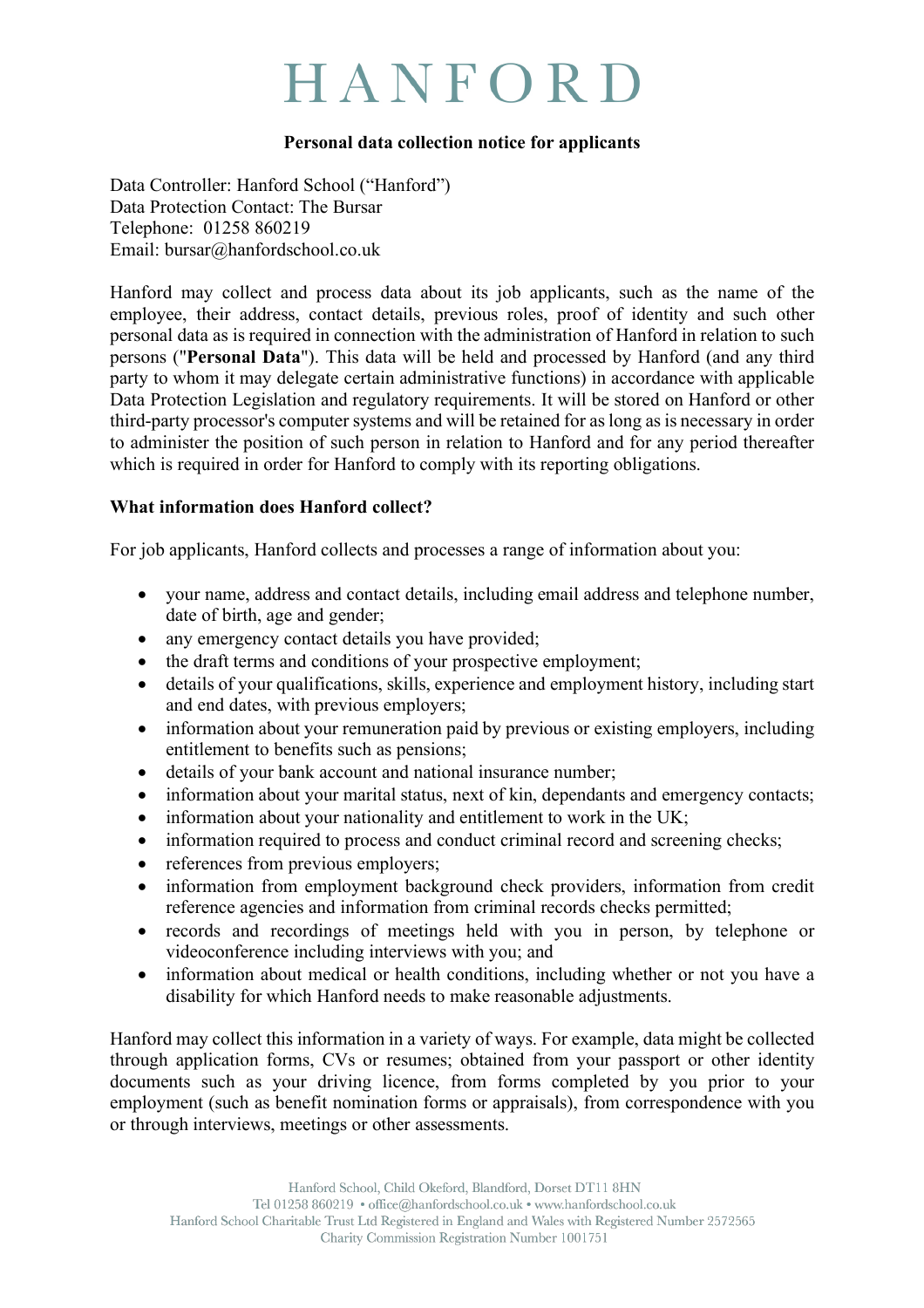## HANFORI

In some cases, Hanford may collect personal data about you from third parties, such as, references supplied by former employers, information from employment background check providers, information from credit reference agencies and information from criminal records checks permitted by law.

Data will be stored in a range of different places, including in personnel files, in Hanford's HR management systems and in other IT systems (including Hanford's email system).

### **Why does Hanford process applicant personal data?**

Hanford needs to process data to assess whether it should enter into an employment contract with you. For example, it needs to process your data to provide you with an employment contract.

In some cases, Hanford needs to process data to ensure that it is complying with its legal obligations. For example, it is required to check an applicant's entitlement to work in the UK and to deduct tax, to comply with health and safety laws.

In other cases, Hanford has a legitimate interest in processing personal data before the employment relationship. Processing applicant data allows Hanford to:

- run recruitment and promotion processes;
- maintain accurate and up-to-date contact details;
- obtain occupational health advice, to ensure that it complies with duties in relation to individuals with disabilities, to meet its obligations under health and safety law, and to ensure that Hanford plans to pay relevant applicants the pay or other benefits to which they are entitled;
- ensure effective general HR and business administration; and
- respond to and defend against legal claims.

Some special categories of personal data, such as information about health or medical conditions, is processed to carry out employment law obligations (such as those in relation to applicants with disabilities).

#### **Who has access to data?**

Your information may be shared internally, including with governors, the bursar, your prospective line manager, prospective managers in the area in which you may work and IT staff if access to the data is necessary for performance of their roles.

Hanford shares your data with third parties in order to obtain pre-employment references from other employers, obtain employment background checks from third-party providers and obtain necessary criminal records checks from the Disclosure and Barring Service. In those circumstances the data will be subject to confidentiality arrangements.

Hanford may share your data with third parties that process data on its behalf, in connection with payroll, HR outsourced services, the provision of benefits and the provision of occupational health services.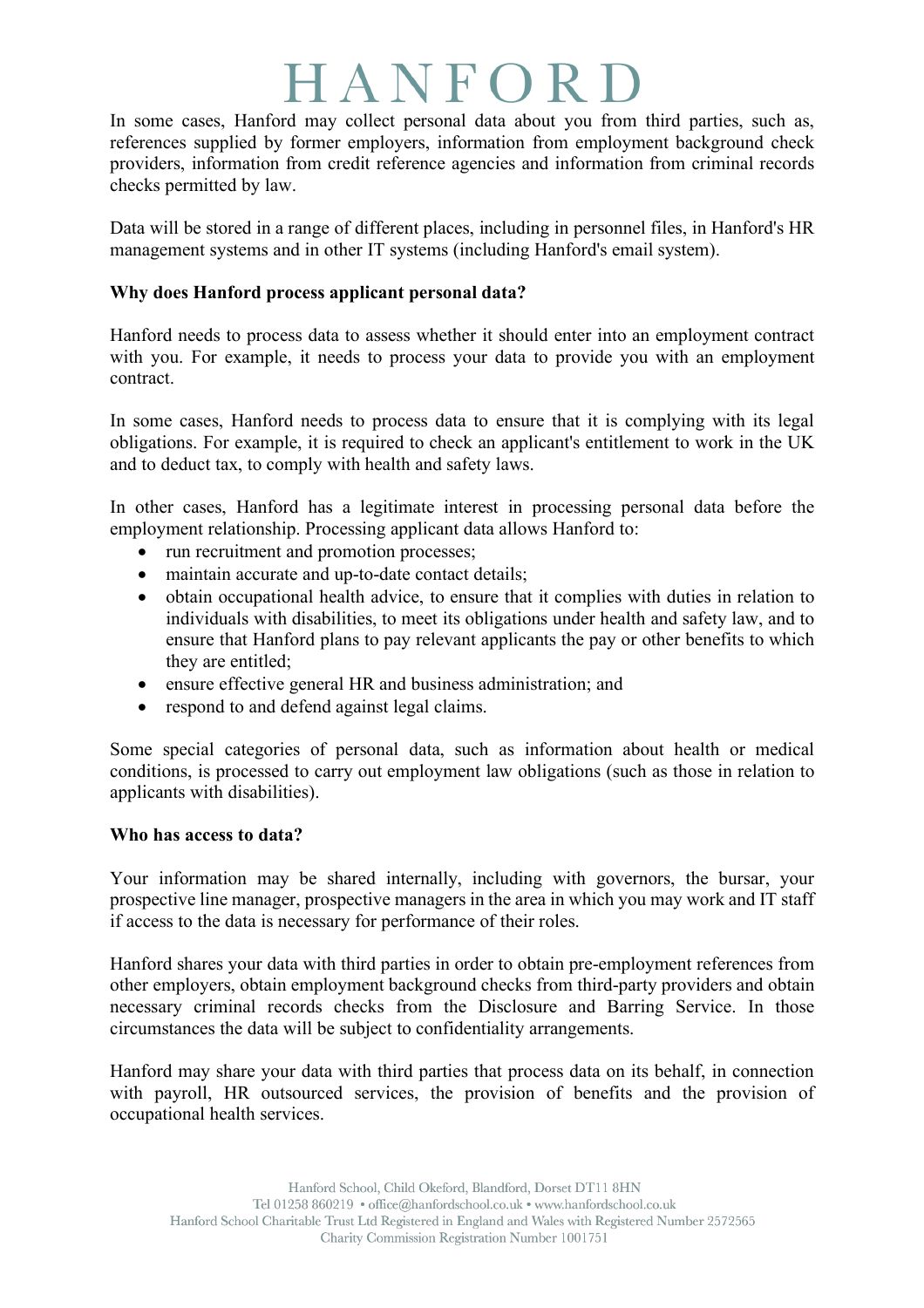## HANFORD

#### **How does Hanford protect data?**

Hanford takes the security of your data seriously. Hanford has internal policies and controls in place to try to ensure that your data is not lost, accidentally destroyed, misused or disclosed, and is not accessed except by its employees in the performance of their duties.

Where Hanford engages third parties to process personal data on its behalf, they do so on the basis of written instructions, are under a duty of confidentiality and are obliged to implement appropriate technical to ensure the security of data.

#### **For how long does Hanford keep data?**

Hanford will hold your personal data for the duration of your employment, if you are employed. If you are unsuccessful, Hanford will hold your personal data for 8 months to defend any legal claims. To summarise, after your employment we will retain:

- those details necessary to respond to employment enquiries for 7 years (references and disciplinary information);
- data required by HMRC will be held for 7 years from the end of the tax year;
- recruitment data for 8 months; and
- absence related data for 3 years.

#### **Your rights**

As a data subject, you have a number of rights. You can:

- access and obtain a copy of your data on request;
- require Hanford to change incorrect or incomplete data;
- require Hanford to delete or stop processing your data, for example where the data is no longer necessary for the purposes of processing; and
- object to the processing of your data where Hanford is relying on its legitimate interests as the legal ground for processing.

If you would like to exercise any of these rights, please contact the Bursar. If you believe that Hanford has not complied with your data protection rights, you can complain to the Information **Commissioner** 

#### **What if you do not provide personal data?**

Certain information, such as your contact details, your right to work in the UK and payment details, have to be provided to enable Hanford to enter a contract of employment with you. If you do not provide the requested information, it may hinder Hanford's ability to administer the rights and obligations arising as a result of the employment relationship efficiently.

### **LEGISLATION**

For the purpose of this data collection notice, any reference to "Data Protection Legislation" shall mean any law applicable from time to time relating to the processing of personal data and/or privacy, as in force at the date of this Agreement or as re-enacted, applied, amended, superseded, repealed or consolidated, including without limitation, the UK Data Protection Act 1998, the General Data Protection Regulation (EU) 2016/679, and the Privacy and Electronic